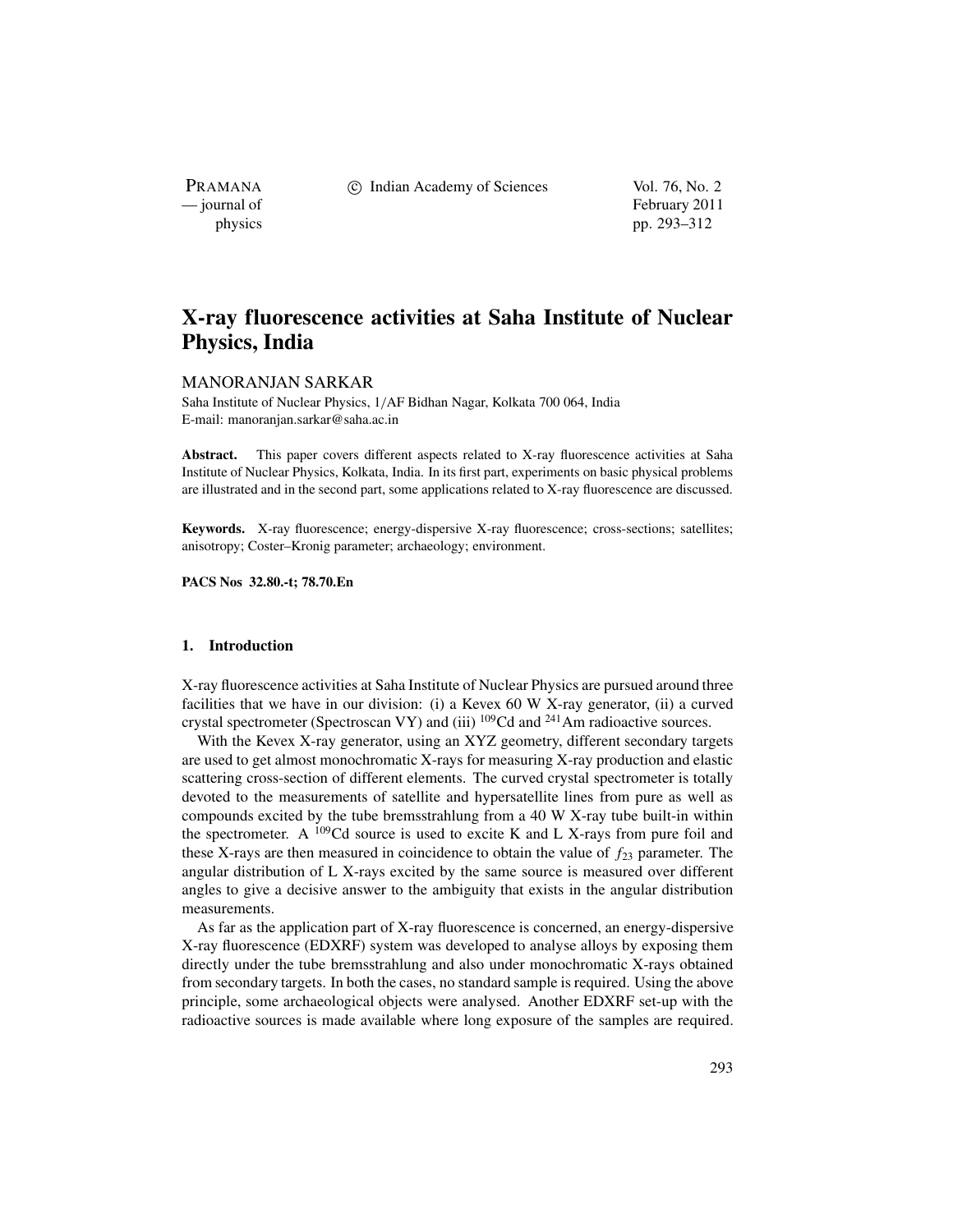Environmental samples such as municipal solid waste (MSW), soil evolved from MSW, vegetables grown on these soils etc. were analysed with this set-up.

## **2. Experiments on basic physical problems**

#### 2.1 *L X-ray fluorescence cross-section measurements*

X-ray fluorescence cross-section data are used as important inputs in atomic, molecular and medical physics and also in X-ray fluorescence technique. As far as K X-ray fluorescence cross-sections are concerned, they were extensively studied and these cross-sections can now be theoretically predicted within a few percent. But L shell has three subshells and each subshell has different sets of atomic parameters. The theoretical values of these parameters differ widely among themselves which are reflected in the theoretical L X-ray fluorescence cross-section values. So, instead of using the theoretical values, measured values of the L X-ray fluorescence cross-sections, especially at low photon energies, are very much needed.

The set-up used for the measurement of L shell X-ray fluorescence cross-section is shown in figure 1. The 60 W Kevex X-ray tube was the main source of X-rays. Depending on the excitation energies, secondary targets were selected. Tube bremsstrahlung first fell on the secondary target producing characteristic X-rays of the secondary target to excite the sample (main target). L X-rays from the samples were detected by a  $Si(Li)/HPGe$ detector. Signals were then processed through a pulse processor and fed into a multichannel analyser. A typical spectrum of L X-rays from U is shown in figure 2.

The L shell X-ray fluorescence cross-section is obtained from the relation

$$
\sigma_{\mathcal{L}}^{x} = \frac{N_{x}}{I_{0}G\epsilon m\beta},\tag{1}
$$

where  $\sigma_{\text{L}}^{x}$  is the L shell X-ray fluorescence cross-section,  $N_{x}$  is the peak integral under a particular L line,  $I_0$  is the incident flux on the sample,  $G$  is the geometrical factor between the sample and the detector,  $\varepsilon$  is the efficiency of the detector at a particular energy, *m* 



**Figure 1.** A schematic experimental set-up for cross-section measurement.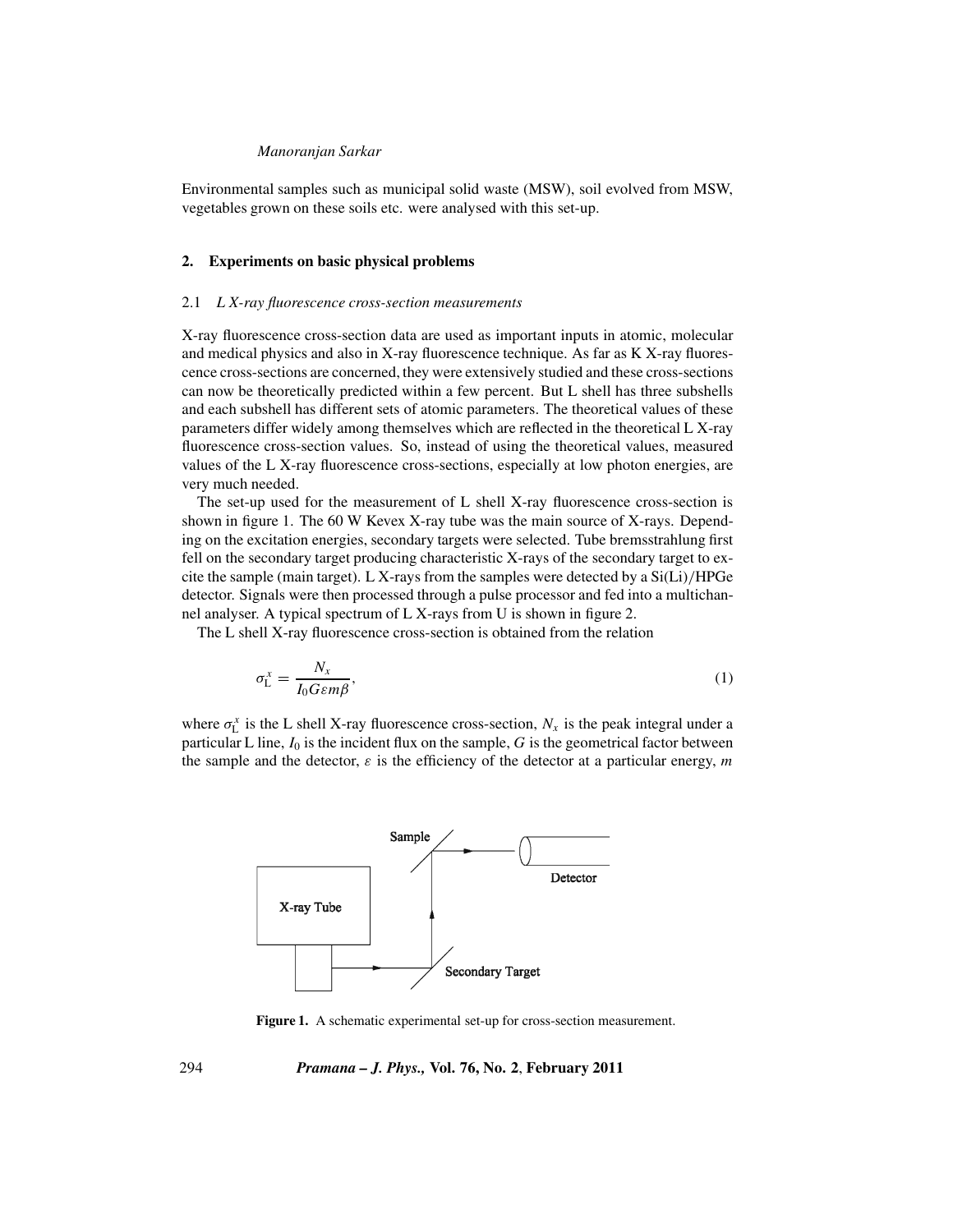



**Figure 2.** A typical L X-ray spectrum of U irradiated with K X-rays of Sn. The X-ray tube was run at 40 kV with a current of 0.1 mA.

is the thickness of the sample in  $g/cm^2$  and  $\beta$  is the absorption correction factor for the incoming and outgoing X-rays from the sample which is given by

$$
\beta = \frac{1 - \exp\left[-\left(\mu_{\rm in}/\sin\psi_1 + \mu_{\rm em}/\sin\psi_2\right)\right]m}{\left[\mu_{\rm in}/\sin\psi_1 + \mu_{\rm em}/\sin\psi_2\right]m},\tag{2}
$$

where  $\mu_{\text{in}}$  and  $\mu_{\text{em}}$  are the total mass absorption coefficient of the sample for the primary and fluorescence X-rays respectively,  $\psi_1$  and  $\psi_2$  are the incident and emergent angles respectively.

Using the same experimental set-up and varying the secondary targets, L shell X-ray fluorescence cross-sections of (i) Au and Pb at 21.6, 23.7 and 25.8 keV, (ii) rare earth elements ( $Z = 62, 64, 66, 68$  and  $70$ ) at 17.8, 22.6 and 25.8 keV and (iii) Th and U at 22.6, 25.8 and 32.9 keV were measured. Theoretical photoionizaion cross-sections of Scofield [1] were then converted to X-ray fluorescence cross-sections using the values of atomic parameters from different sources [2–6]. It was observed that if the Scofield photoionization cross-sections are converted to X-ray fluorescence cross-sections taking the values of fluorescence yield and Coster–Kronig parameters from Puri [5] and the radiative widths from Campbell and Wang [3], the experimental values of L X-ray fluorescence cross-sections of Au and Pb are within 10% of the theoretical predictions while those of the rare earth elements are within 5%. But for Th and U the deviation is larger, the data lie within 30%.

# 2.2 *Determination of Coster–Kronig transition probability (f<sub>23</sub>)*

Methods for the measurements of atomic parameters can be broadly classified into two: (1) single spectrum method and (2) coincidence method. In single spectrum method,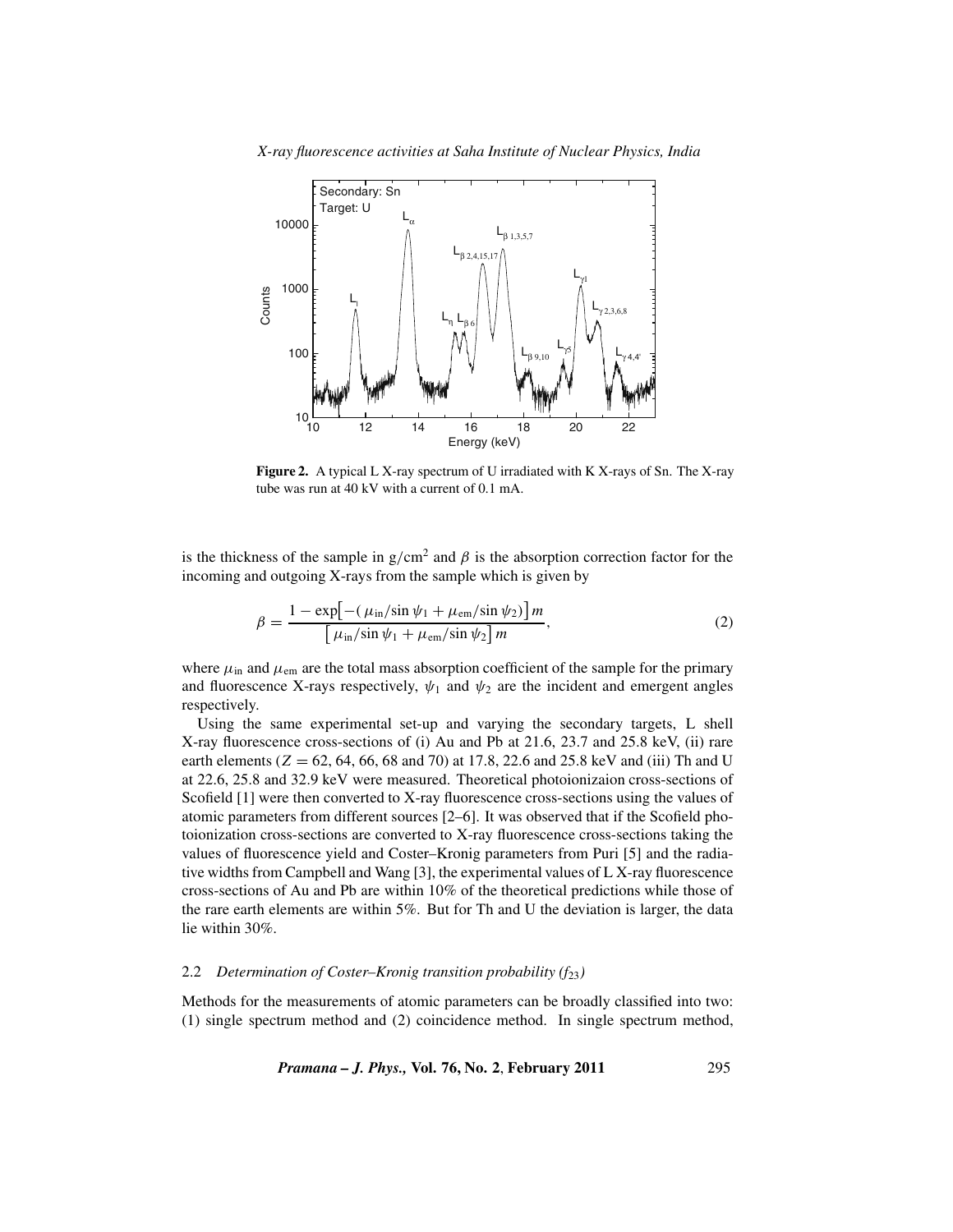the precision of the measurements cannot be brought down below a few percent while in the latter, it can be brought down even less than 1%. In coincidence experiments  $[7–10]$ , radioactive targets are used but for all elements, it is difficult to get the longlived radioactive targets. The alternative way will be to excite a sample with a suitable radioactive source whose excitation energy is very close to the K shell binding energy of the element. The emitted K and subsequently emitted L X-rays can be measured in coincidence to get high precision values of atomic parameter.

It can be shown [8] that the value of  $f_{23}$  can be obtained from the relation (when the angle between the K and L X-ray detector is 125◦)

$$
f_{23} = \frac{C(L_{\alpha}, K_{\alpha 2})n(K_{\alpha 1})}{C(L_{\alpha}, K_{\alpha 1})n(K_{\alpha 2})},
$$
\n(3)

where  $C(L_{\alpha}, K_{\alpha 2})$  and  $C(L_{\alpha}, K_{\alpha 1})$  are the  $L_{\alpha}$  coincidence events gated by  $K_{\alpha 2}$  and  $K_{\alpha 1}$ ,  $n(K_{\alpha 1})$  and  $n(K_{\alpha 2})$  are the corresponding events of  $K_{\alpha 1}$  and  $K_{\alpha 2}$ . The right-hand side of eq. (3) is only the numbers and so the error in  $f_{23}$  can be brought down below 1% if statistics of the numbers *C* and *n* are improved.

In our laboratory, 88 keV  $\gamma$ -rays emitted from a 2 mCi  $^{109}$ Cd source was used to excite the K shell of Au (K shell binding energy =  $80.72 \text{ keV}$ ). A 53.7 mg/cm<sup>2</sup> Au pure foil was used as a target. The experimental arrangement of the set-up is shown in figure 3. K X-rays ( $K_{\alpha1}$  and  $K_{\alpha2}$ ) from Au were detected with an ORTEC LEPS (HPGe) detector while the L X-rays were detected with a DSG Si(Li) detector. Two detectors were placed at angle of 125◦ so as to eliminate the angular correlation effect between K and L X-rays.

The software INGASORT, developed by the Nuclear Science Centre, New Delhi was used to analyse data event by event in list mode. A detailed description of the analysis of these data is given in [11]. Using the relation (3), the value of  $f_{23}$  was found to be 0.119  $\pm$  0.003. The other measured values were 0.100  $\pm$  0.009 [12], 0.101  $\pm$  0.010 [13], 0.125



**Figure 3.** A schematic diagram of the coincidence experimental set-up.  $X = 20$  mm,  $Y = 40$  mm,  $Z = 3$  mm (distances are not to scale).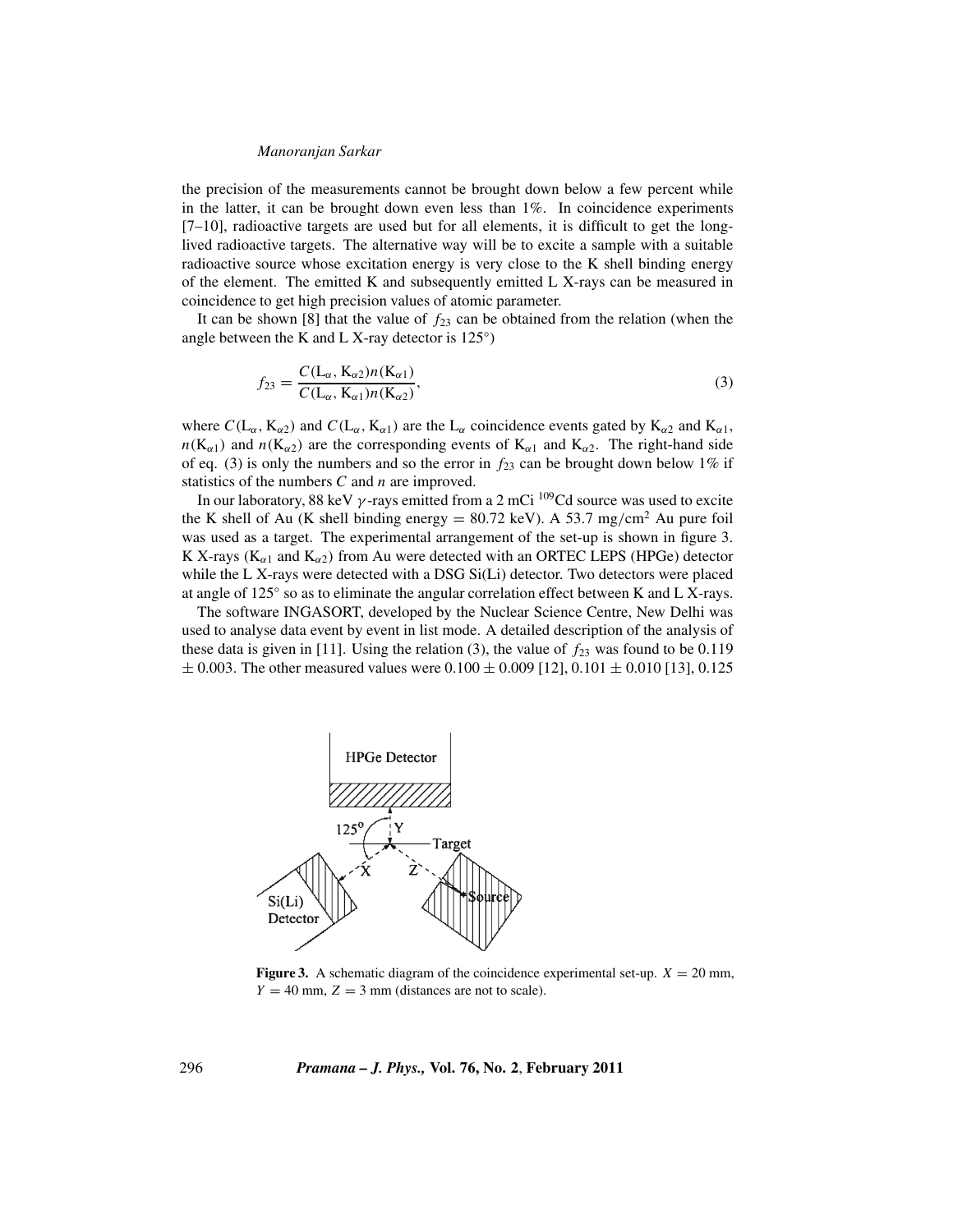$\pm$  0.013 [14]. Our measured value was lying above the values determined by synchrotron [12,13] but very close to the semi-empirical value of Krause [2] and slightly less than the relativistic value calculated by Chen *et al* [15].

Present method is a general one. With a suitable X-ray source, K shell of any element can be excited to get K and subsequently L X-rays to carry out such coincidence experiment. In this measurement, a weak radioactive source was used and the data were collected over 60 days to get the value of  $f_{23}$  with an error of 2.5%. But if the data were collected with a stronger source over a longer period, the error in the measurement could be brought down even less than 1%.

# 2.3 *Studies of satellites, hypersatellites and radiative Auger emission*

Satellite lines appear when an electronic transition occurs in an atom in the presence of spectator vacancies. For example, an electronic transition from L to K shell in the presence of single vacancy in the L shell will give rise to the first K satellite denoted by  $KL<sup>1</sup>$ whose energy will be slightly higher than the main diagram line  $KL<sup>0</sup>$ . Similarly, depending on the number of vacancies in the L shell, the second, third, fourth, etc. satellites can be represented by  $KL^1$ ,  $KL^2$ ,  $KL^3$ , and so on. Removal of an electron from an inner shell reduces the screening of the atomic potential. Because of this, the binding energies of the inner shells are increased more than that of the outer shells. So a photon emitted from a multiply ionized atom because of the electronic transition from the outer to the inner shell will have slightly higher energies than the normal diagram line. Beside the KL*<sup>n</sup>* (*n*  $= 1,2,3,...$ ) satellites, there is also another type of satellite called 'hypersatellite' which occurs when the inner shell of an atom has two vacancies.

A vacancy created in the inner shell can decay either through a radiative or a nonradiative process. In the non-radiative process, it is normally assumed that instead of emission of the characteristic radiation, another electron from the same or higher shell is ejected with the kinetic energy equal to the non-emitted characteristic radiation minus the binding energy of the shell/subshell from where the electron is ejected. But there might be another possibility where the energy of the electron is shared between the electron and a photon. Mathematically it can be written as

$$
h\nu = E(KLM) - E_e(M),\tag{4}
$$

where  $h\nu$  is the energy of the emitted photon due to radiative Auger emission (RAE), *E*(*KLM*) is the full energy of the Auger electron if there had been no photon emission and  $E_e(M)$  is the actual energy of the emitted Auger electron. From the above equation, it is clear that the radiative energy of the RAE photon can go from 0 to a maximum of *E*(*KLM*).

Here, we shall report on the satellite, hypersatellite and RAE structures of a few elements excited by the bremsstrahlung from an Ag anode. The peak shifts of these lines with respect to their parent lines will be compared with other available data and also with our Multi-Configuration Dirac–Fock (MCDF) calculations.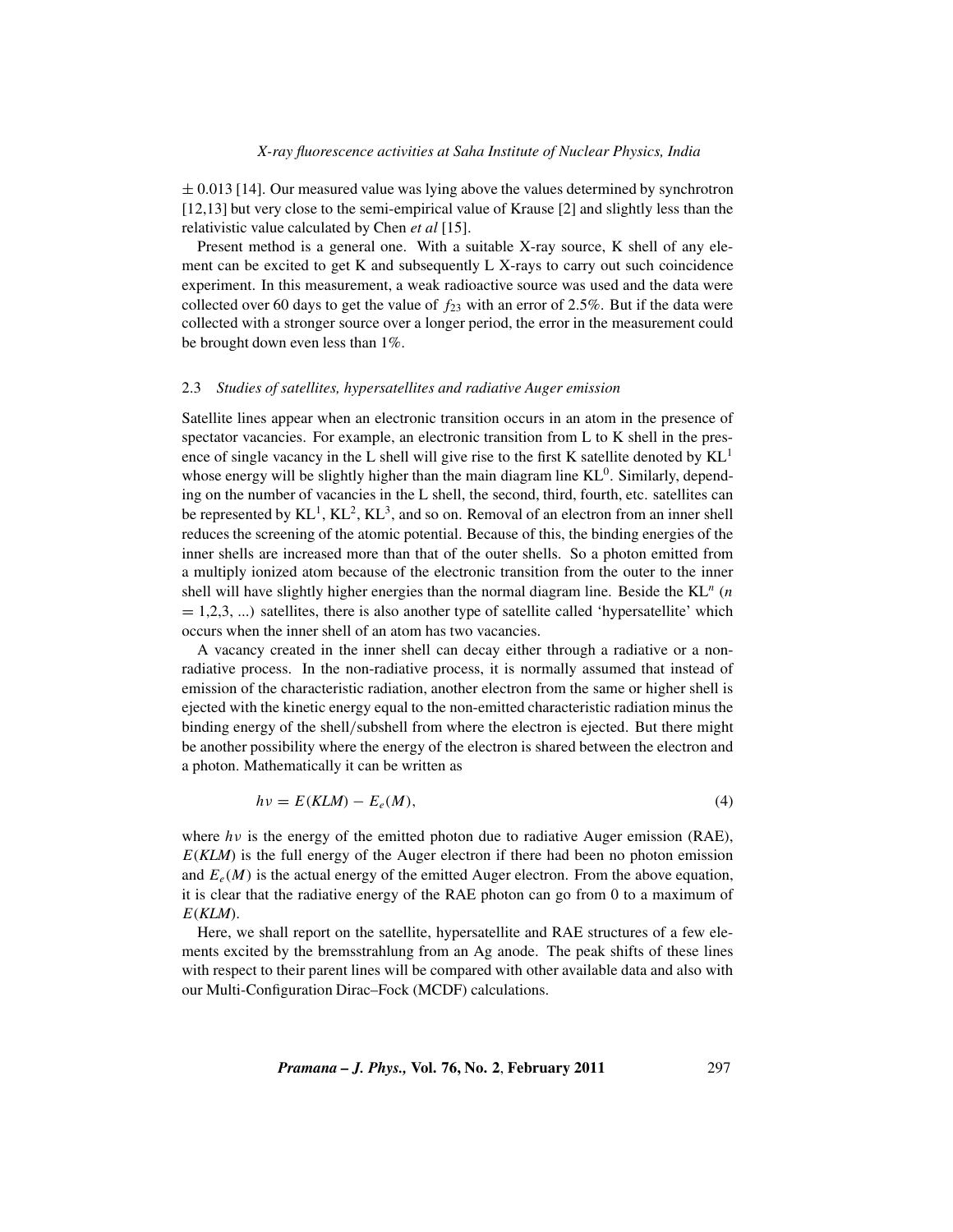'Spectroscan VY' manufactured by Spectron-OPTEL RMA Inc. Russia was used for the present measurements. Detailed description of the instrument and the measurement procedure are described in our earlier publication [16]. Among the four crystals, LiF was selected for this measurement. At the start of the experiment, the energy calibration of the system was done by detecting the  $K_{\alpha}$  lines from Cr, Ti, Ca, Cl, S, P and Si obtained from the two standards supplied by the manufacturer. The Ag X-ray tube was run at 35 kV with a current of 40  $\mu$ A. Pure foils of Ti, V and Fe imported from Goodfellow, UK were used as the respective targets. For the Mn sample, an alloy of Mn–Ni and for the Cr sample, a pellet of  $Cr_2O_3$  were used. All the samples were exposed to the bremsstrahlung of the Ag anode keeping the foils/pellet on the built-in target holder.

A typical structure of satellites, hypersatellites and RAE structures from Cr is shown in figure 4. To avoid any error in citing the peak positions, we had rather determined the shifts of these satellite lines with respect to their respective parent lines. One such example is shown in figure 5 where the energy shifts for  $K_{\alpha}L^2$  are displayed. Our data are compared with the data of others and with our MCDF calculations. MCDF values showed reasonable agreement with our data.



**Figure 4.** Deconvoluted satellite, hypersatellite and RAE structures of the background-substracted spectrum of Cr.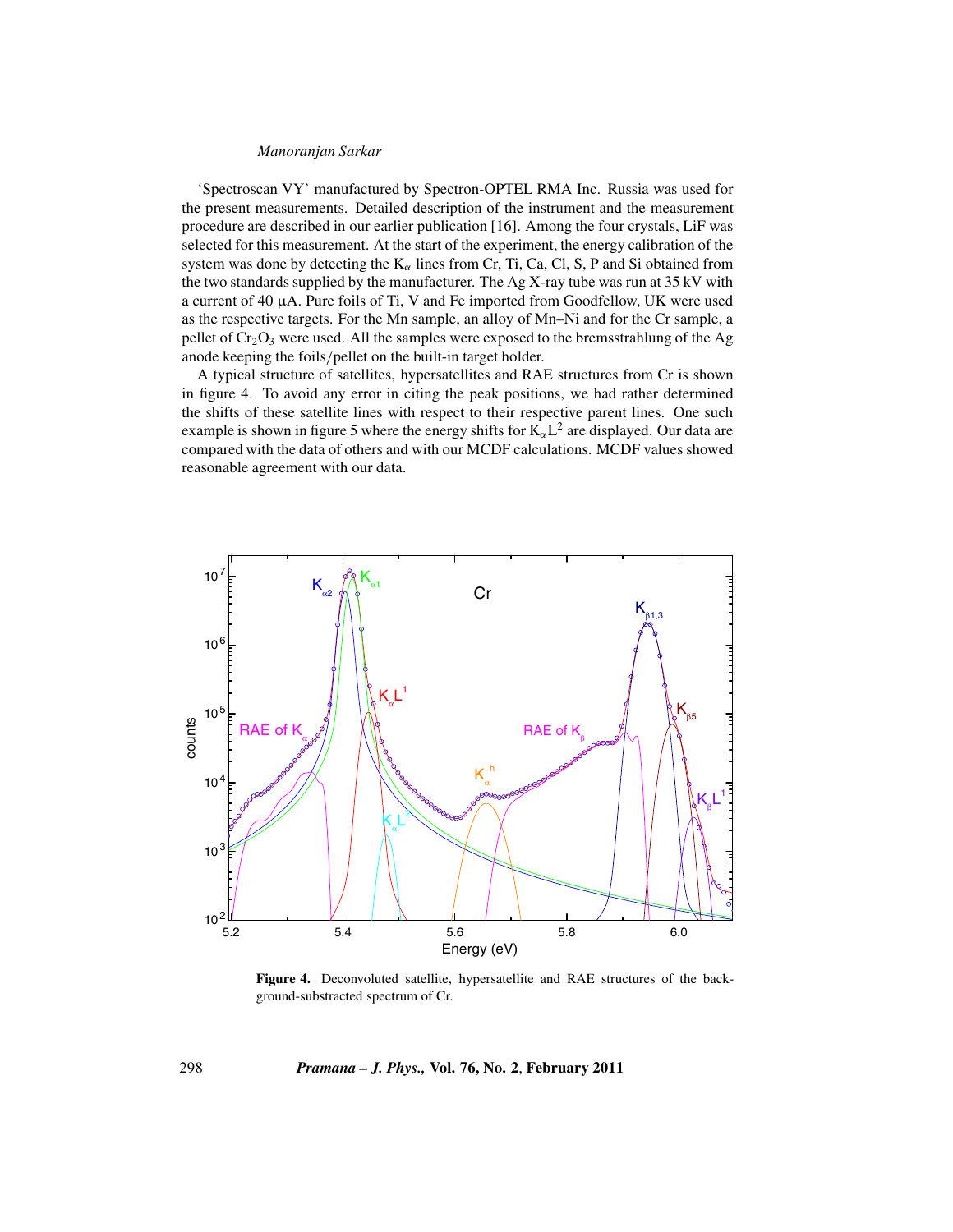

**Figure 5.** Energy shift (eV) of  $K_{\alpha}L^2$  satellite with respect to  $K_{\alpha}$  line. ( $\blacksquare$ ) present data,  $(\blacklozenge)$  Verma [61] and  $(\text{---})$  our MCDF.

# 2.4 *Angular distribution of Au and U L X-rays induced by 22.6 keV photons*

It is now a well-established fact that when charged particles (protons, electrons, heavy ions) produce vacancies in atoms at energy levels with  $J > 1/2$ , the resulting ions will be aligned. The signature of this alignment of ions is anisotropic angular distribution of the ejected Auger electrons/emitted characteristic radiation or the degree of polarization of the radiation. This anisotropic behaviour is caused by the nonstatistical distributions of different magnetic substates by the ionized atoms.

But in the case of photon-induced ionization, the situation is not very clear. Results of alignment studies of ions by measuring the angular distribution of the emitted characteristic radiation are still confusing. Data from different groups show contradictory results. The groups at Patiala, India [17–20] and in Turkey [21–28] got very strong anisotropy while the others [29–36] observed no anisotropy or very little anisotropy in their measurements. Moreover, it is observed that the theoretical value of the alignment parameter based on non-relativistic calculation of Berezhko *et al* [37] are 2–3 times higher than the experimental values of Küst *et al* [35], almost five times larger in the case of Papp and Campbell [29] and about half of the experimental values of Yamaoka *et al* [34]. So, the contradiction exists not only on the existence of anisotropy in emission of the L X-rays but also on the magnitude of the alignment parameter of the ions.

To throw some light on these issues, we have used a  $^{109}$ Cd source to ionize Au and U foils and then measured their L X-rays at different angles. With these measurements, efforts were made to check (i) if L X-rays were isotropic or not, and if so, (ii) to obtain the values of the anisotropy and alignment parameters.

A <sup>109</sup>Cd point source of strength 30 mCi was used to excite the L X-rays from the targets. Both the target and the exciting source were fixed and the Si(Li) detector used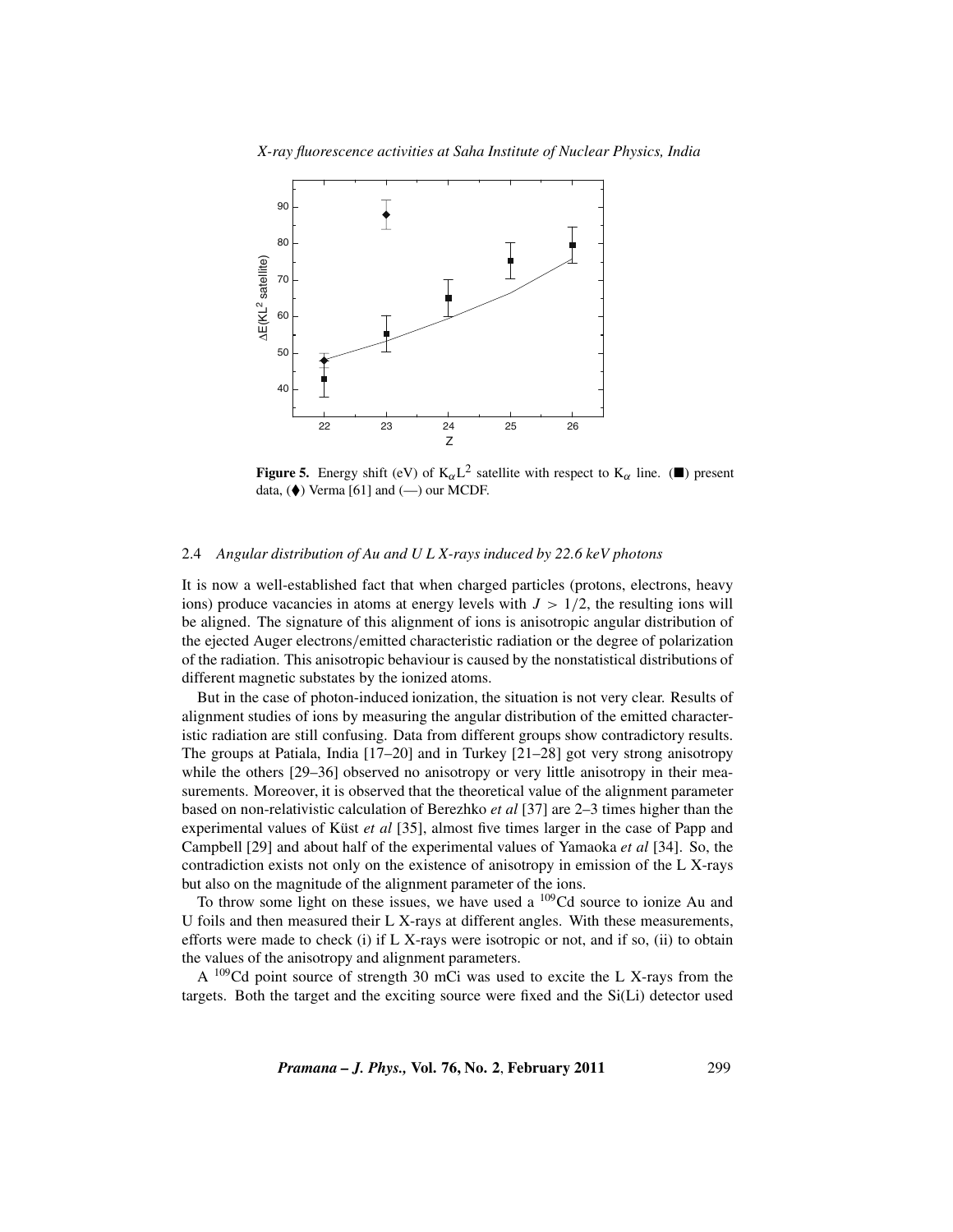to detect the L X-rays was placed on a movable stand. The angular coverage in this experiment was 70–150◦ with respect to the direction of the exciting X-rays from the source. The source was kept in a graded collimator made of Al, Cu and Pb with an exit diameter of 2 mm. It was set at an angle of 60◦ with respect to the normal to the target. The ORTEC Si(Li) detector used in this experiment had an energy resolution of 160 eV at 5.9 keV. All the signals were collected in a PC fitted with an OXFORD MCA card. Two targets – (a) Au foil (54 mg/cm<sup>2</sup>) and (b) U foil (194 mg/cm<sup>2</sup>) – were used in this experiment.

The misalignment of the angular distribution table was checked with a  $^{241}$ Am source and found to be within  $2\%$ . This signifies that with our system, an isotropy of  $2\%$  or less cannot be measured.

Peak integrals of all L lines were corrected for self-absorption and then plotted against the measured angles. A typical plot for  $L_1$  line from Au is shown in figure 6. It was observed that the intensities of all the L lines are almost isotropic contrary to the observation of Kahlon *et al* [17–20], Ertugrul *et al* [21–23], Demir *et al* [24,27] and Seven *et al* [25,26,28].

Assuming the emission of X-rays as electric dipole in nature, the normalized intensities of L lines were plotted against  $P_2(\cos \theta)$  to get the anisotropic parameter ( $\beta$ ) of main L lines. From the  $\beta$  value of L<sub>l</sub> lines [38], the alignment parameter of Au was found as to  $0.10 \pm 0.14$ , while for U no effort was made to calculate the alignment parameter as the anisotropic parameter was almost equal to the misalignment of our set-up.

The two major observations in our study were (i) our angular distribution data did not show any sharp decrease with the increase of angle as was observed by the group of Patiala and Turkey, whereas it showed almost isotropic behaviour as observed by [29–34], and (ii) the alignment parameter of Au was very small.



**Figure 6.** Plot of the intensity of  $L_1$  line of Au against different measuring angles. Normalized intensities of other groups are also shown.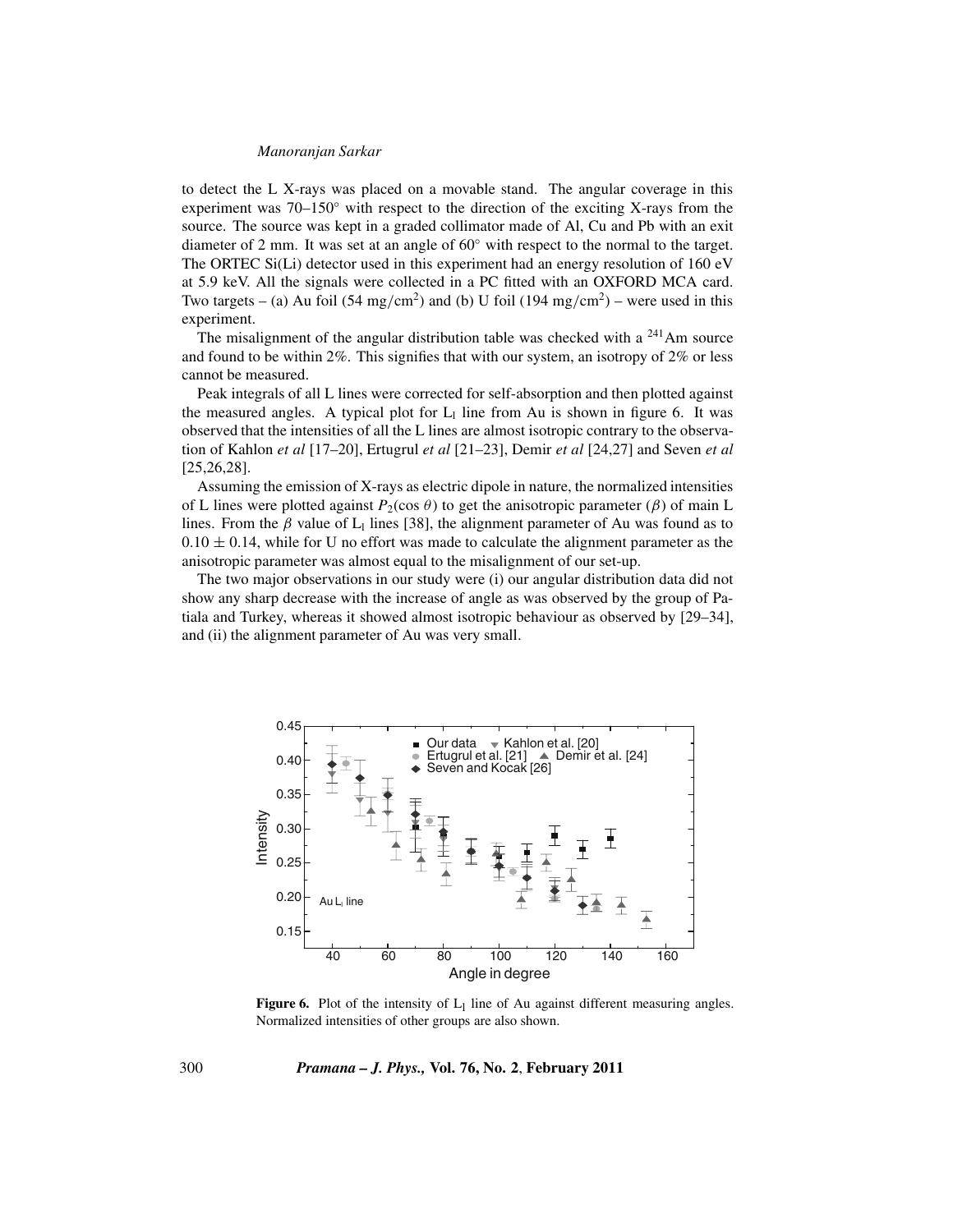## 2.5 *Measurements of differential elastic scattering cross-sections*

In elastic scattering, the incident photon is deflected but retains the same energy with which it was incident on the target. The contributions to this elastic scattering may come either from (i) the bound electrons, when the process is called Rayleigh scattering, or from (ii) the nucleus. In the energy range of our interest  $(E = 22.1 \text{ keV})$  the Rayleigh scattering will be the predominant mode. The major basic theoretical approaches developed for Rayleigh scattering are the non-relativistic form factors (NFF), relativistic form factors (RFF), modified relativistic form factor (MRFF), relativistic form factor with anomalous scattering correction (RFFASF), modified relativistic form factor with anomalous scattering correction (MRFFASF) [39–45] and the state-of-the-art *S* matrix calculations [46–48].

To our knowledge, there exists only one such measurement [49] with present combination of energy  $(22.1 \text{ keV})$  and angle  $(90°)$ . Our particular choice of this energy for the present measurement stems mainly from the fact that (a) with our set of targets, we would be able to investigate the so-called edge effect with Nb  $(E_k = 18.9986 \text{ keV})$ , Mo  $(E_k = 19.9995 \text{ keV})$  and Pd  $(E_k = 24.3503 \text{ keV})$  and (b) in most of the X-ray fluorescence laboratories, the exciting source is either <sup>109</sup>Cd ( $E_{K_{\alpha}} = 22.1 \text{ keV}$ ) or <sup>241</sup>Am  $(E<sub>y</sub> = 59.54 \text{ keV}).$ 

The experimental arrangement of the present measurement is the same as shown in figure 1. Here, a silver foil was used as a secondary target. Spectroscopically pure foils of Ti, V, Fe, Ni, Cu, Zn, Zr, Nb, Mo, Pd, Cd, In, Sn, Sm, Gd, Dy, Er, Yb, Au and Pb were used as targets. An ORTEC LEPS (HPGe) used to detect X-rays had a resolution of 170 eV at 5.9 keV. The X-ray tube was run at 40 kV with a current of 0.2 mA. A typical spectrum of Pb is shown in figure 7. The differential elastic scattering cross-section at a particular angle  $\theta$  (here  $\theta = 90^{\circ}$ ) is obtained using the relation

$$
\left(\frac{d\sigma}{d\Omega}\right)_{\text{el}} = \frac{N_{\text{el}}}{4\pi I_0 G \varepsilon_{\text{el}} m\beta},\tag{5}
$$

where  $N_{el}$  is the number of counts under the elastic peak,  $I_0$  is the incident flux,  $G$  is the geometry factor,  $\varepsilon_{el}$  is the efficiency of the detector at the elastic peak energy, *m* is the real density of the target in g/cm<sup>2</sup> and  $\beta$  is the absorption correction factor for the incident and elastically scattered radiation inside the target and is evaluated using eq. (5) [50].

While comparing our data with different theoretical predictions, it was revealed that

- (a) For the low *Z* elements (*Z* = 22–40) present data were in general higher ( $\sim$ 7%) than the predictions of NFF, RFF and MRFF but lower ( $\sim$ 3%) than the RFFASF, MRFFASF and *S* matrix predictions.
- (b) For elements  $(Z = 41, 42, 46)$  having K edges close to the excitation energy, the data were always high compared to any existing theories. For  $Z = 42$  where the difference between the K absorption edge and the exciting radiation was the minimum (2.1 keV) the measured value of cross-section was almost 30% higher than the *S* matrix calculations and for  $Z = 41$  this factor was 16%. For  $Z = 46$ , the experimental value was 25% lower than the predictions of NFF, MRFF and RFF, but higher by 8% than the S matrix, RFFASF and MRFFAS calculations. As suggested by Jung *et al* [51], this mismatch of the measured elastic scattering cross-sections with the *S* matrix predictions near the K absorption edges might be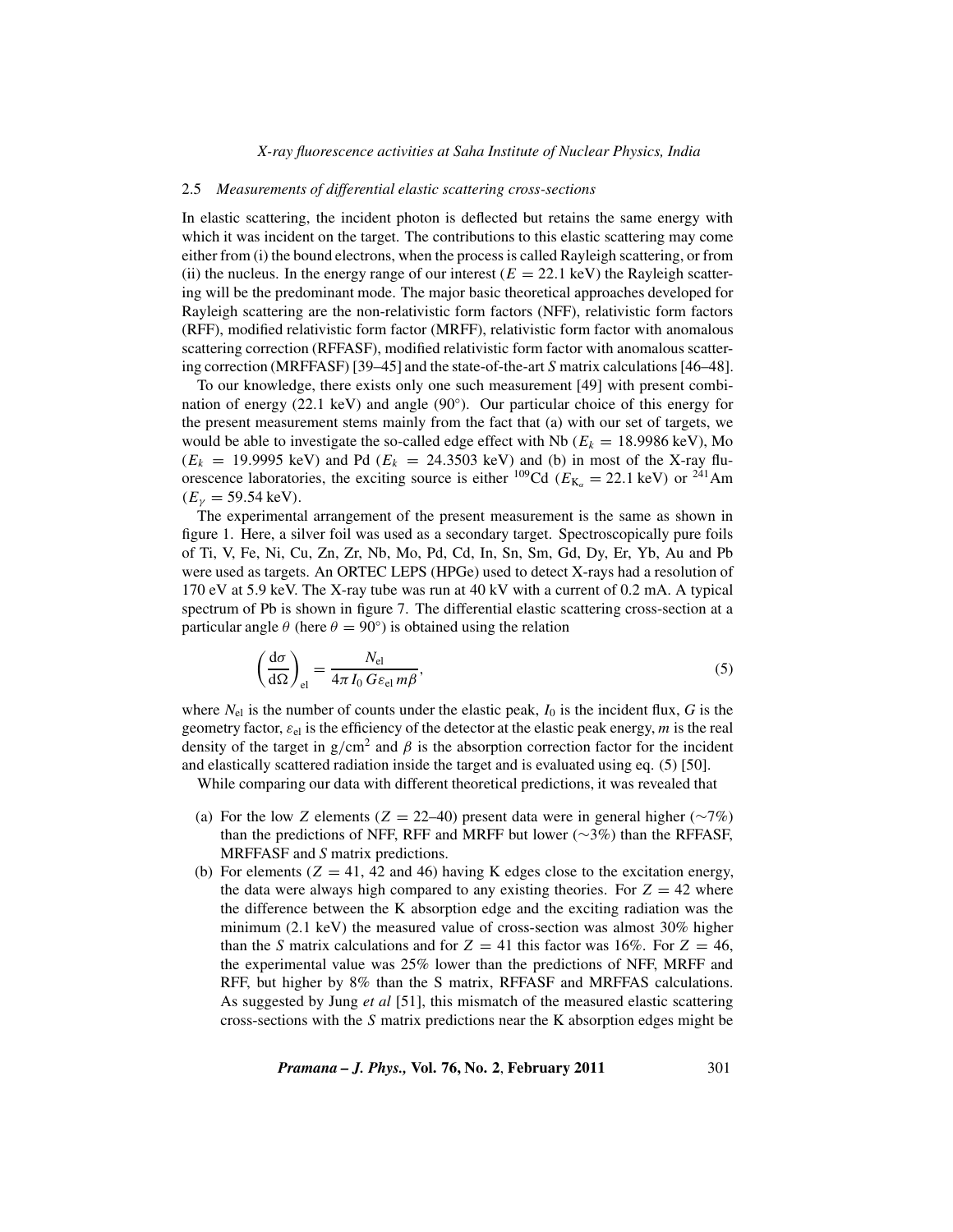

**Figure 7.** The full spectrum of Pb target excited by 22.1 keV X-rays obtained from an Ag foil used as the secondary target.

due to the non-local exchange effect and electron correlation which have not been included even in the state-of-the-art *S* matrix calculation.

- (c) For  $Z = 48, 49$  and 50, the data were lower by  $4\%$  than the predictions of *S* matrix, RFFASF and MRFFASF, and 22% lower than those of NFF, MRFF and RFF.
- (d) For high *Z* elements ( $Z = 62-82$ ) our data were closer to the predictions of NFF and MRFF (lower by 5%) and this deviation increased to 11% when compared to other theories.

#### **3. Applications related to X-ray fluorescence**

Energy-dispersive X-ray fluorescence (EDXRF) technique is one of the most versatile, non-destructive techniques for quantitative analysis of various types of samples. Compared to other non-destructive techniques such as particle-induced X-ray emission (PIXE) or electron probe microanalysis (EPMA), it is less expensive and requires less space and technical effort to run such a system. In our Division, we have two radioactive sources  $(^{109}$ Cd and <sup>241</sup>Am), a 60 W X-ray tube, Si(Li) detectors, necessary pulse processing units, MCAs etc. With all these components, two EDXRF systems were developed – one with the 60 W X-ray tube for short exposure of samples mostly alloys and the other, with radioactive sources for long exposure of samples mostly environmental in nature.

#### 3.1 *EDXRF system with X-ray tube*

Based on fundamental parameter method, a technique has been developed [52] to analyse alloys, old archaeological objects etc. using the 60 W X-ray tube. Secondary targets as well as direct tube bremsstrahlung are used to excite the samples. To check the performance of this system, two standard alloys (Mn-Ni alloy from Johnson Mathey & Co. Ltd. and a brass sample from NIST) have been analysed and the results are shown in table 1.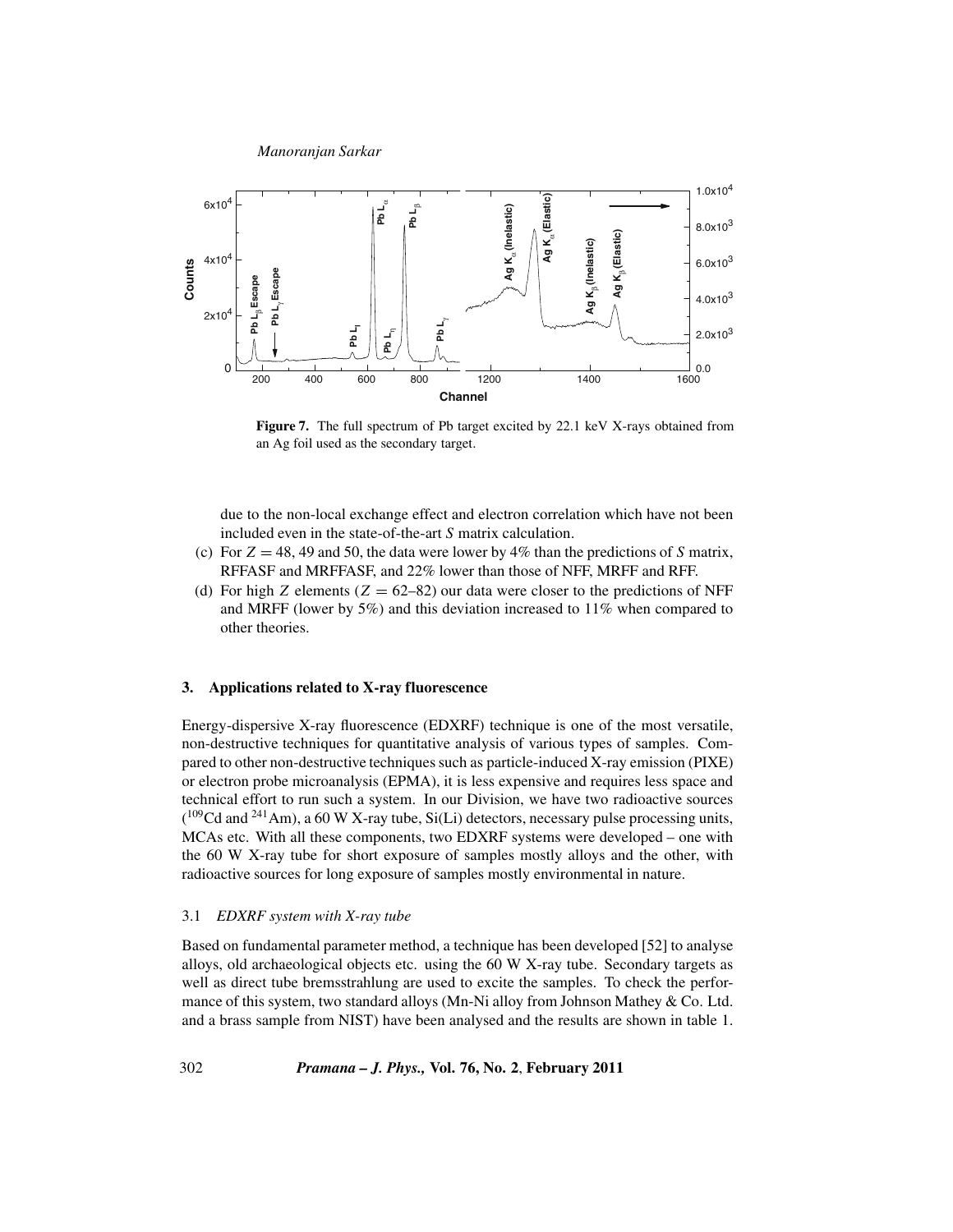*X-ray fluorescence activities at Saha Institute of Nuclear Physics, India*

| Element         | Results (in $wt\%$ ) with<br>bremsstrahlung | Results (in $wt\%$ ) with<br>Mo secondary | Ouoted (in $wt\%$ ) |
|-----------------|---------------------------------------------|-------------------------------------------|---------------------|
| (a) Mn-Ni alloy |                                             |                                           |                     |
| Mn              | $86.7 \pm 7.8$                              | $86.7 \pm 7.8$                            | 88                  |
| Ni              | $13.3 \pm 1.2$                              | $13.3 \pm 1.2$                            | 12                  |
| (b) NIST brass  |                                             |                                           |                     |
| Fe              | $0.10 \pm 0.01$                             | $0.30 \pm 0.03$                           | 0.088               |
| Ni              | $0.10 \pm 0.02$                             | $0.10 \pm 0.02$                           | 0.07                |
| Cu              | $63.9 \pm 3.4$                              | $61.8 \pm 6.2$                            | 61.33               |
| Zn              | $34.1 \pm 3.4$                              | $35.8 \pm 3.6$                            | 35.31               |
| Sn              | Not detected                                | Not detected                              | 0.43                |
| Ph              | $1.8 \pm 0.2$                               | $2.0 \pm 0.3$                             | 2.77                |

**Table 1.** Compositional analysis.

As can be seen from this table, in both the cases, the elemental concentrations of the standards agree quite well with the quoted values when the elemental abundance is greater than 1%.

In collaboration with the Asiatic Society Kolkata, 85 Malhar coins (Malhar is situated at 21.0◦N, 82.2◦E, a region in the Bilaspur district of Chattisgarh State of India) from 1st century BC to 4th century AD were analysed with this system [53]. Some of the images of the coins are shown in figure 8.

From the analysis, the following observations were made:

- 1. The coins of the earlier era (up to 2nd/3rd century AD) were mostly of lead or with high lead percentage mixed with other metals like Fe, Cu and Zn. The possible reasons could be the easy availability of lead in this region, or that lead has a low melting point and hardens fast on cooling. These factors made it the most suitable metal for minting purpose.
- 2. The minimal occurrence of Fe, Cu and Zn in the Pb coins was possibly not due to any kind of alloying as these metals have not been mixed in any particular proportion. These were present in the ore in the form of natural contamination and the process of purification of the ore was either not known to the people of that area or they hardly paid any attention to the purity factor as these coins were for transaction only within the area of Malhar. With widening of transaction, people needed coins in a more durable metal and they started experimenting with harder metals like Cu mixed with Fe, Pb or Zn. This experimentation in the alloying process continued till they reached an approximate standard of 80–90% Cu with small admixture of the other metals mentioned above.
- 3. The presence of arsenic in some of the copper coins indicated that the Cu ore used in minting these coins came from a mine which had a natural contamination of arsenic.
- 4. In some coins Zn was added to Cu as the hardening factor of Zn was possibly known by then, and Pb was either added or was an impurity present in the Cu ore used for minting these coins.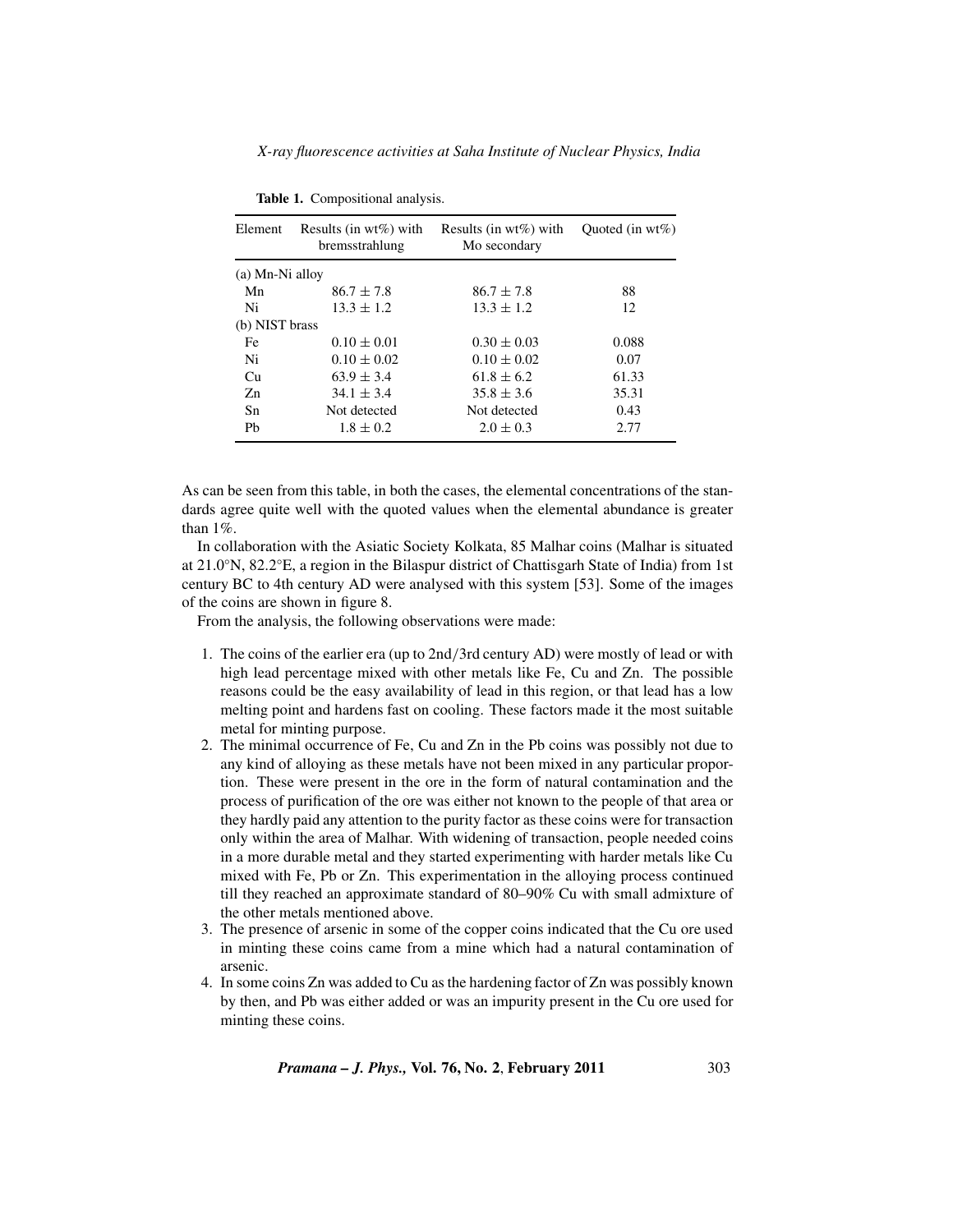

**Figure 8.** Some of the images of Malhar coins.

In another collaborative work with Centre for Archaeological Studies and Training, Kolkata, two sets of bronze images (4 Buddha, 11 Hindu images) from West Bengal Archaeological Museum were analysed [54]. Two images, one from each set, are shown in figure 9. The main aim of this analysis was to throw some light if the two sets of images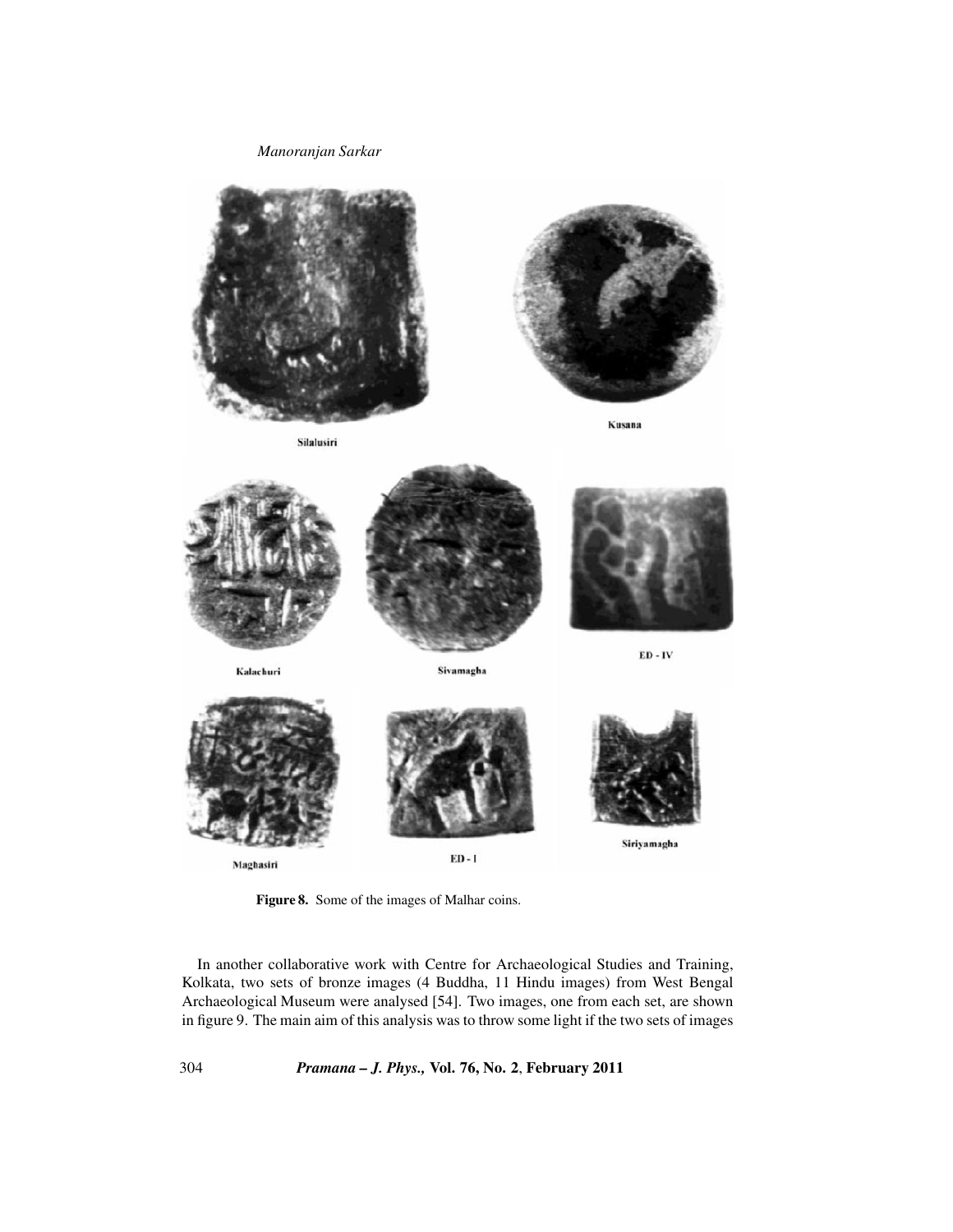were fabricated from the same place and if the Buddha images were from Kurkihar, a place in Bihar state in India.

From the elemental analysis of these objects, it was concluded that

- (1) Hindu images were homogeneous while Buddha images were highly nonhomogeneous indicating that the places of origin of these two types of images were different.
- (2) Although the stylistic pattern of the Buddha images were similar to those from Kurkihar, the presence of Sb (which is absent in Kurkihar images) suggested that these four Buddha images might have been made in a different place.

# 3.2 *EDXRF system with radioactive sources*

For the last couple of years, a collaborative work with the West Bengal Pollution Control Board has been carried out to analyse different types of environmental samples such



**Figure 9.** (**a**) Hindu image, (**b**) Buddha image.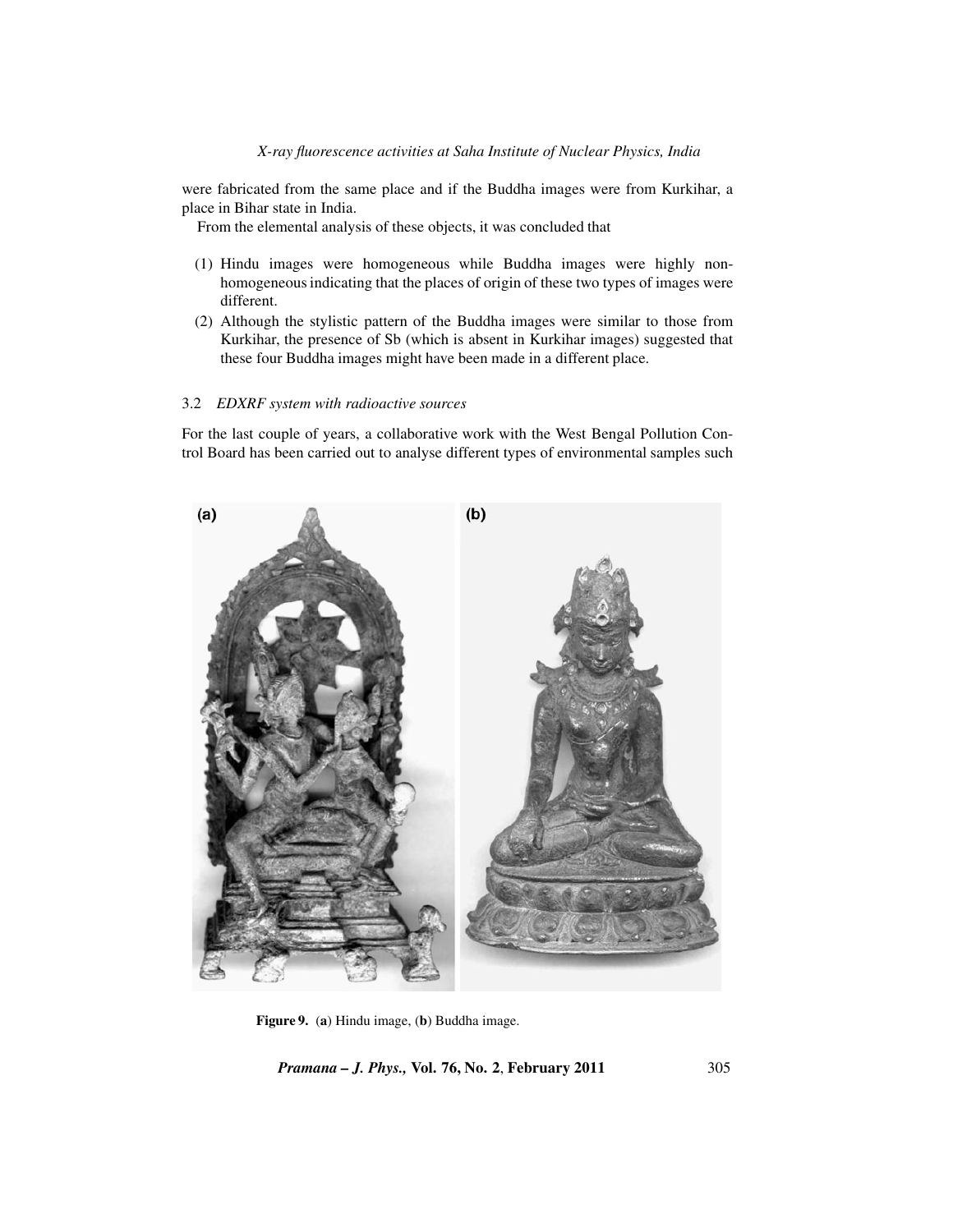as municipal solid waste (MSW) of different localities, soils collected from the MSW dumping site, vegetables grown on MSW soils, etc.

The separate EDXRF set-up used to analyse these samples consisted of a  $^{109}$ Cd source, a Si(Li) detector with necessary electronics, a computer fitted with an ORTEC Maestro MCA card. The source and the sample were placed in an assembly as shown in figure 10 where graded collimators made of Bi, Cu and Al were used.

Most of the environmental samples are either powder or solid in nature. Powdered samples were first dried, ground in an agate mortar with pestle, and if necessary, mixed with a binder to make pellets in a pelletizer. Solid samples such as vegetables were first washed, then chopped and dried and made into pellets using the same technique.

Concentration of the *i*th element (in mg/g) in the sample is determined using the relation for the mass per unit area,  $m_i$  (in g/cm<sup>2</sup>) [55]

$$
m_i = (N_{E_i}/s) \{(\sigma_x \omega_x f_x)_i (I_0 G \varepsilon_{E_i}) \beta_{E_i}\},
$$

where  $N_{E_i}$ /s is the number of counts corresponding to a particular X-ray energy (denoted by  $E_i$ ) per unit time;  $\sigma_x$  is the photoionization cross-section of exciting radiation for K (or L) shell in cm<sup>2</sup>/g for element *i*;  $\omega_x$ ,  $f_x$  are the fluorescence yield and branching ratio respectively of the fluorescent X-ray of the element  $I$ ,  $I_0$  is the incident flux;  $G$  is the factor depending on the geometry of the set-up;  $\varepsilon_{E_i}$  is the intrinsic efficiency of the detector and  $\beta_{E_i}$  is the absorption correction factor for incident (energy,  $E_0$ ) as well as fluorescent



**Figure 10.** Experimental set-up of EDXRF system with radioactive source.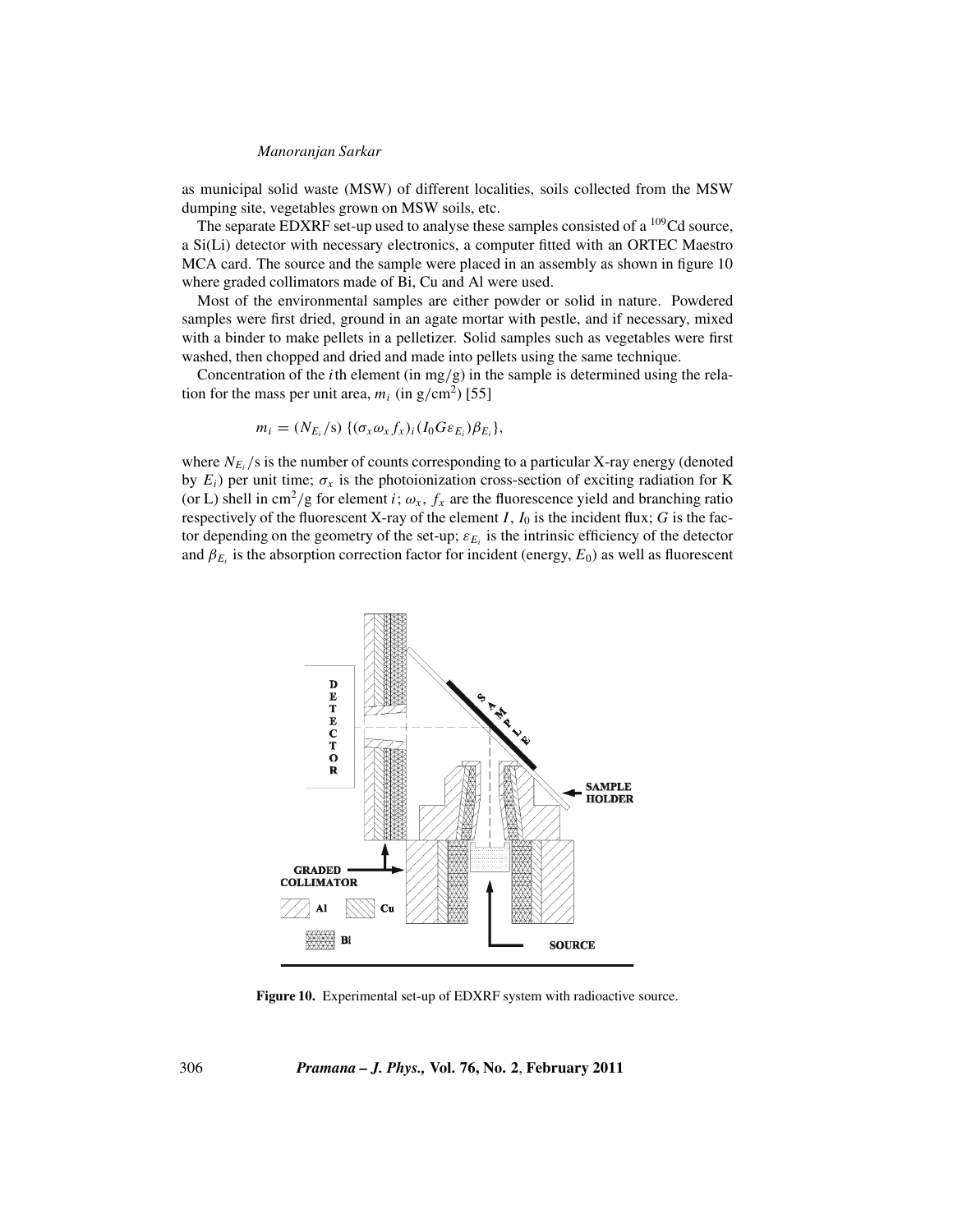X-rays. In our earlier analyses, X-ray absorption factor was experimentally determined by emission transmission method [56] but later, QXAS code from IAEA, Vienna [57] was used to get the concentration values directly from that code where absorption correction was done with the help of coherent and incoherent peak intensities.

To check the reliability of such systems, a few standard samples from the National Institute of Standard and Technology (NIST) were analysed. A typical spectrum from one such standard is shown in figure 11. The compositional analysis of the standard agrees quite well with the cited values of NIST.

Few MSW samples of urban and suburban areas were subjected to EDXRF analysis [58]. A typical spectrum from the MSW of an urban area is shown in figure 12. From the compositional analysis it appeared that the nature of composition of all the samples were almost the same although the urban MSW contained three times higher value of Pb than that in suburban areas. It was also observed that the concentration level of all the elements starting from Ti to Pb except Fe was 2–7 factors higher than the ecological screening values while from Fe it varied from 100 to 200 times. Such high level of concentration of elements in the MSW is a grave concern to human beings as vegetables grown on the soils evolved from MSW might cause adverse effect on human bodies.

Six top soil samples were collected starting from near the present core MSW dumping site and ending near the bypass highway stretching a length of 2000 m. For comparison, soil samples (uncontaminated) from a village about 50 km from Kolkata were also collected. All these samples were then analysed with the EDXRF system. A typical spectrum



**Figure 11.** A spectrum from a standard (urban particulate matter, SRM no. 1648 from NIST).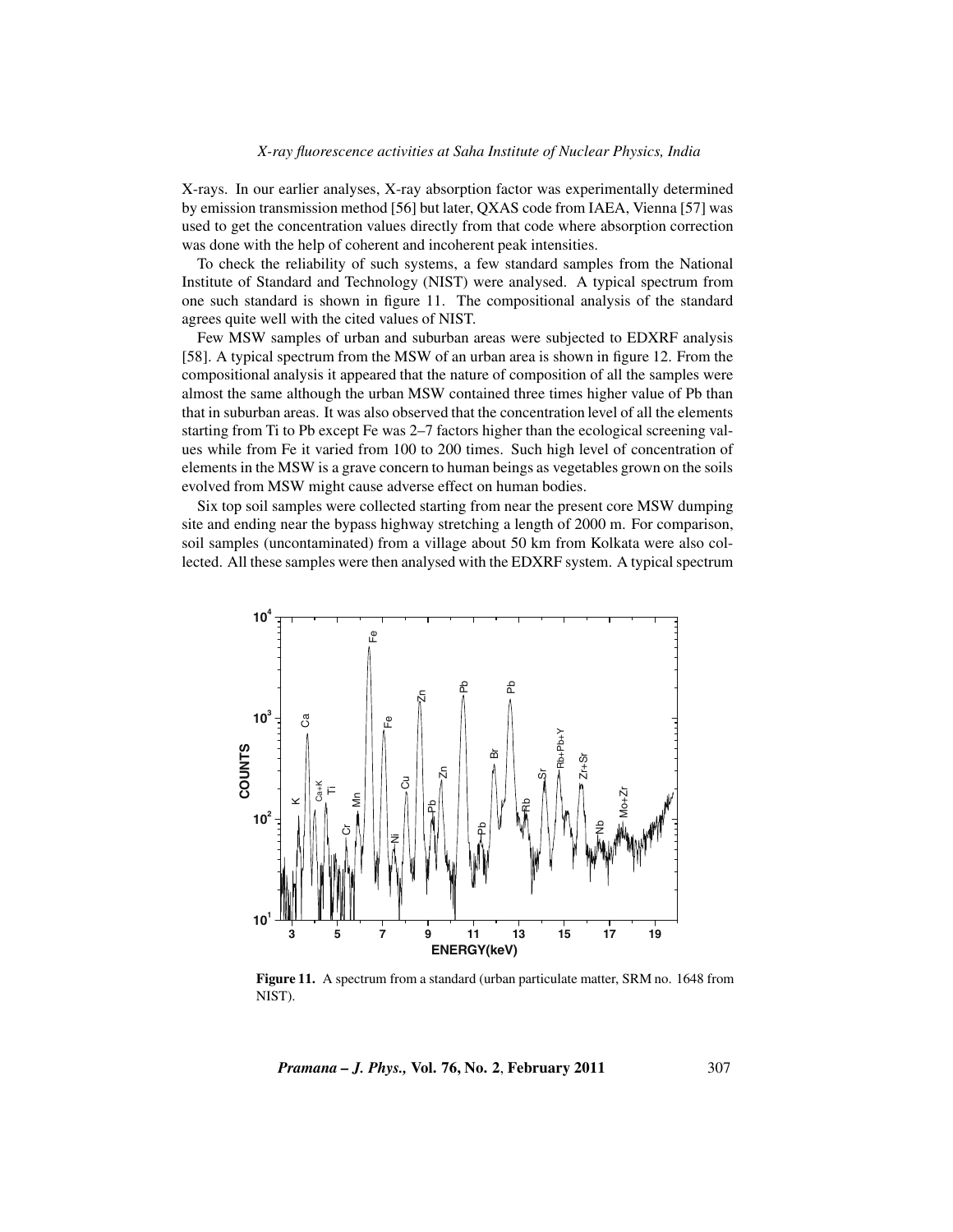

**Figure 12.** A spectrum from municipal solid waste.

from one of the top soil samples is shown in figure 13. It was observed that K, Ca and Fe were the major elements in all the MSW soil samples with an average concentration of 1.6, 2.7 and 4.7%, respectively, whereas the concentrations of these elements in the



Figure 13. A spectrum from the top soil from the MSW dumping site.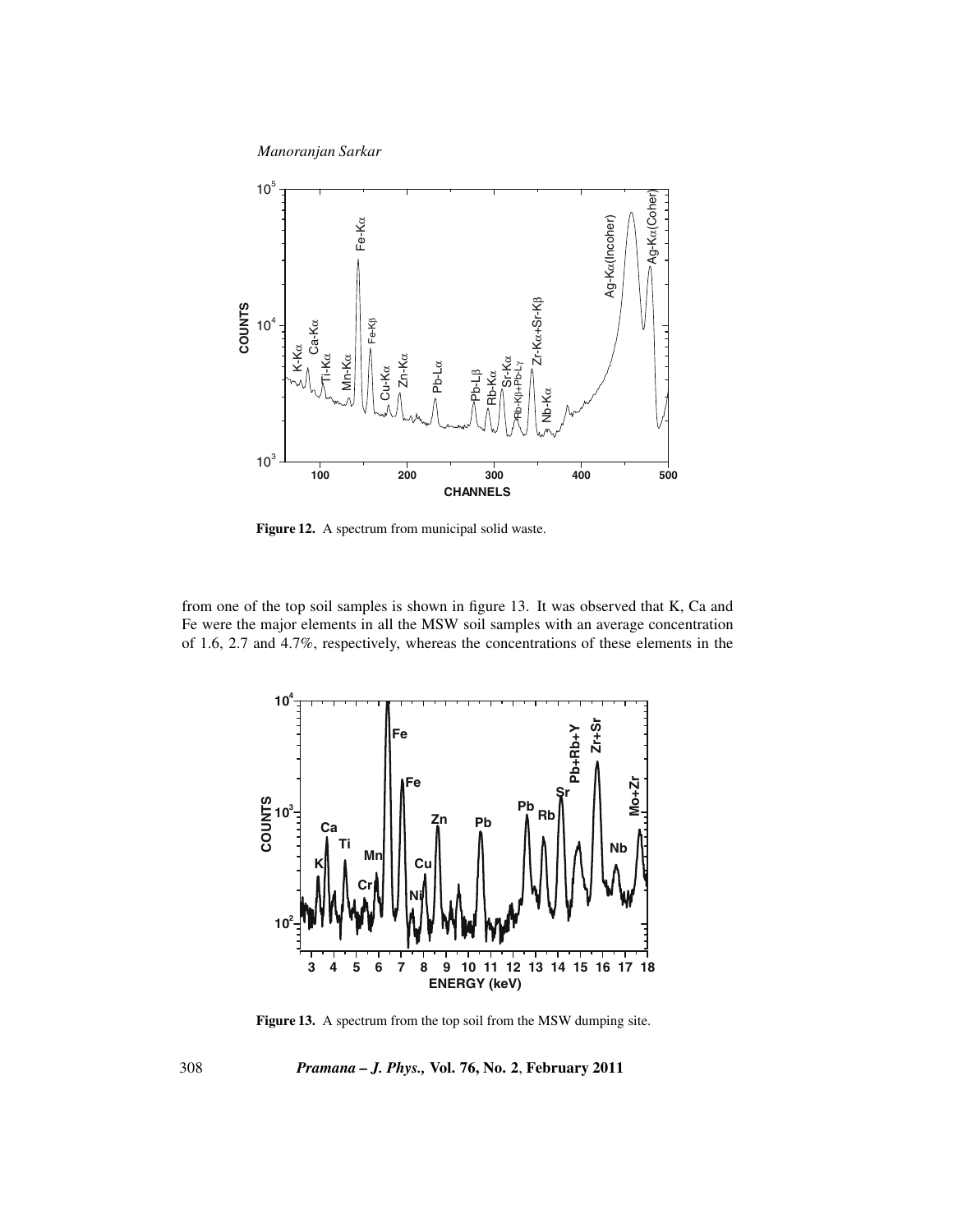## *X-ray fluorescence activities at Saha Institute of Nuclear Physics, India*

country soil were 1.7, 0.7 and 2.3%, respectively. When the ratios of the concentration of elements in the soil sample of the dumping site to that in the village soil were compared, it was observed that the concentration levels of Ca and Cr were higher by four times; Ti, Mn, Fe and Sr by 2–3 times; Cu, Zn and Pb by an order of magnitude; and Pb in road side sample by two orders of magnitude. The concentration level of K, Rb and Zr remained the same. Unexpected high level of Pb in the roadside sample might be due to the vehicular movement along the road or the indiscriminate dumping of MSW. The high concentration of heavy metals in the top soil was due to the fact that this soil was evolved from the MSW which was highly contaminated with heavy elements. Vegetables grown on such soil are likely to contaminate the food chain.

To investigate the uptake pattern of the essential, non-essential and toxic elements in the vegetables grown on the MSW soil, a hyper accumulating plant species like radish was collected from an area where soils were evolved from the MSW of Kolkata City. Root soils, roots and leaves were analysed with the EDXRF system [59]. A spectrum from the radish leaf is shown in figure 14. It was observed that the concentration of Ti–Pd in the root soil was much higher than the ecological screening values. The concentration level of Ni, Cu, Zn and Pb in radish root and leaves were compared with those radish shoots grown on controlled soil [60]. It was observed that the concentration level was much higher in the present sample compared to the samples grown on the controlled soil. It was also observed that the accumulation of elements in the leaves was higher than in any other parts.

Cauliflowers were also collected from the MSW dumping sites in Kolkata and also from two villages about 50 km away from the city. As in the case of radish sample, here the root soil, leaves and the edible flower parts were analysed with the EDXRF system. A



**Figure 14.** A spectrum from leaves of radish grown on MSW soil.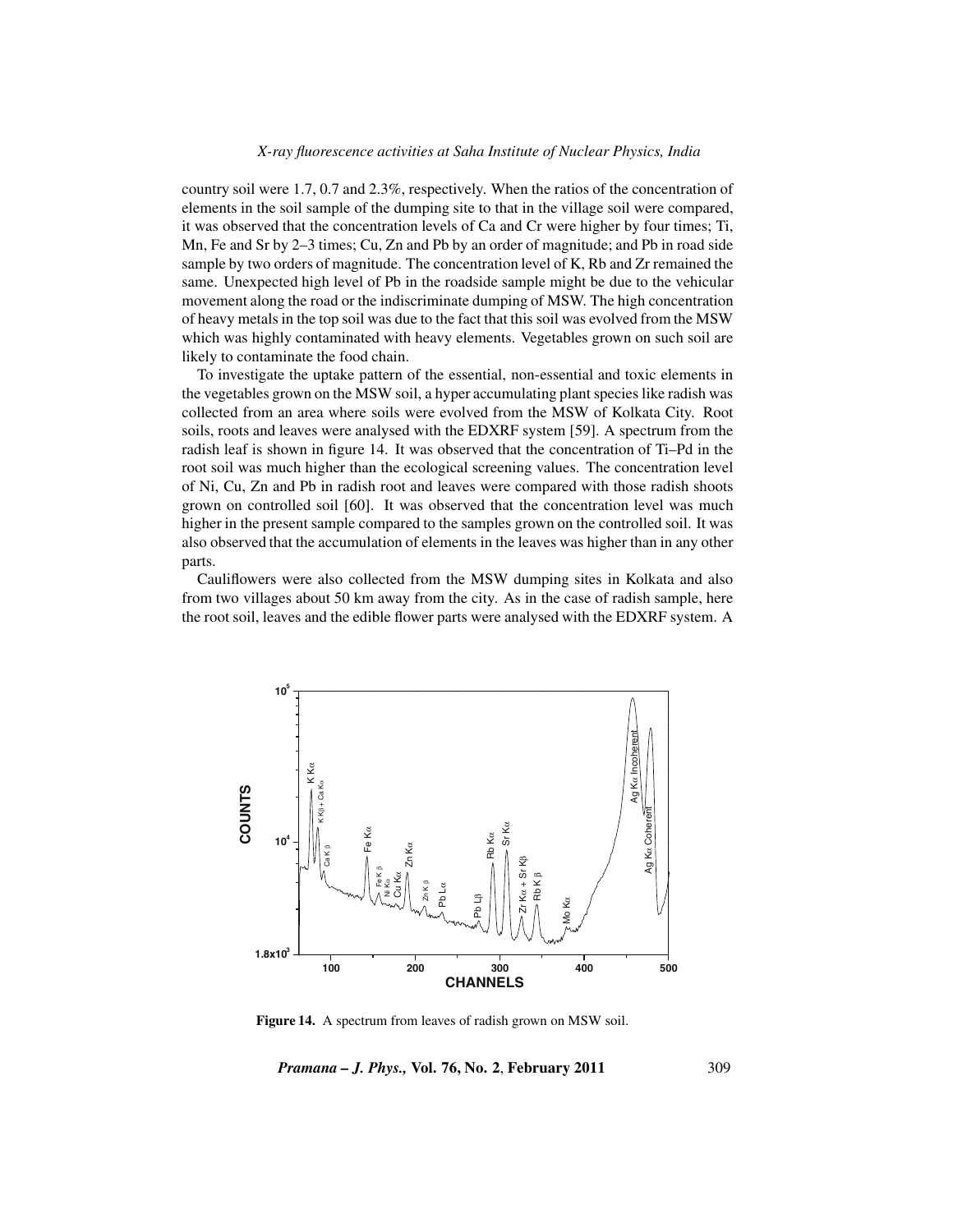

**Figure 15.** A spectrum from the edible part of the cauliflower grown on MSW soil.

spectrum from the flower part is shown in figure 15. Elements like Cr, Mn, Ni, Sr, Cu, Zn and Pb were higher in the root soil samples of the dumping sites than in the uncontaminated village samples. The leaves which uptake salts directly from the soil also showed higher concentration of heavy elements compared to those of the village samples. As far as flower part was concerned, the elemental concentration was almost similar irrespective of where the cauliflower had been grown. This suggests that there might be a controlled regulatory mechanism for the accumulation of elements in the flower which serves as storage house for plants.

# **References**

- [1] J H Scofield, Lawrence Livermore Laboratory UCRL-51326 (1973)
- [2] M O Krause, *J. Phys. Chem. Ref. Data* **8**, 307 (1979)
- [3] J L Campbell and J X Wang, *Atomic Data Nucl. Data Tables* **43**, 281 (1989)
- [4] U Werner and W Jitschin, *Phys. Rev.* **A38**, 4009 (1988)
- [5] S Puri, D Mehta, B Chand, N Singh and P N Trehan, *X-Ray Spectrom.* **22**, 358 (1993)
- [6] J H Scofield, *At. Data Nucl. Data Tables* **14**, 121 (1974)
- [7] B E Gnade, R A Braga and R W Fink, *Phys. Rev.* **C21**, 2025 (1980)
- [8] J L Campbell, P L McGhee, R R Gingerich, R W Ollerhead and J A Maxwell, *Phys. Rev.* **A30**, 161 (1984)
- [9] A L Catz, *Phys. Rev.* **A40**, 4977 (1989)
- [10] A L Catz, *Phys. Rev.* **A36**, 3155 (1987)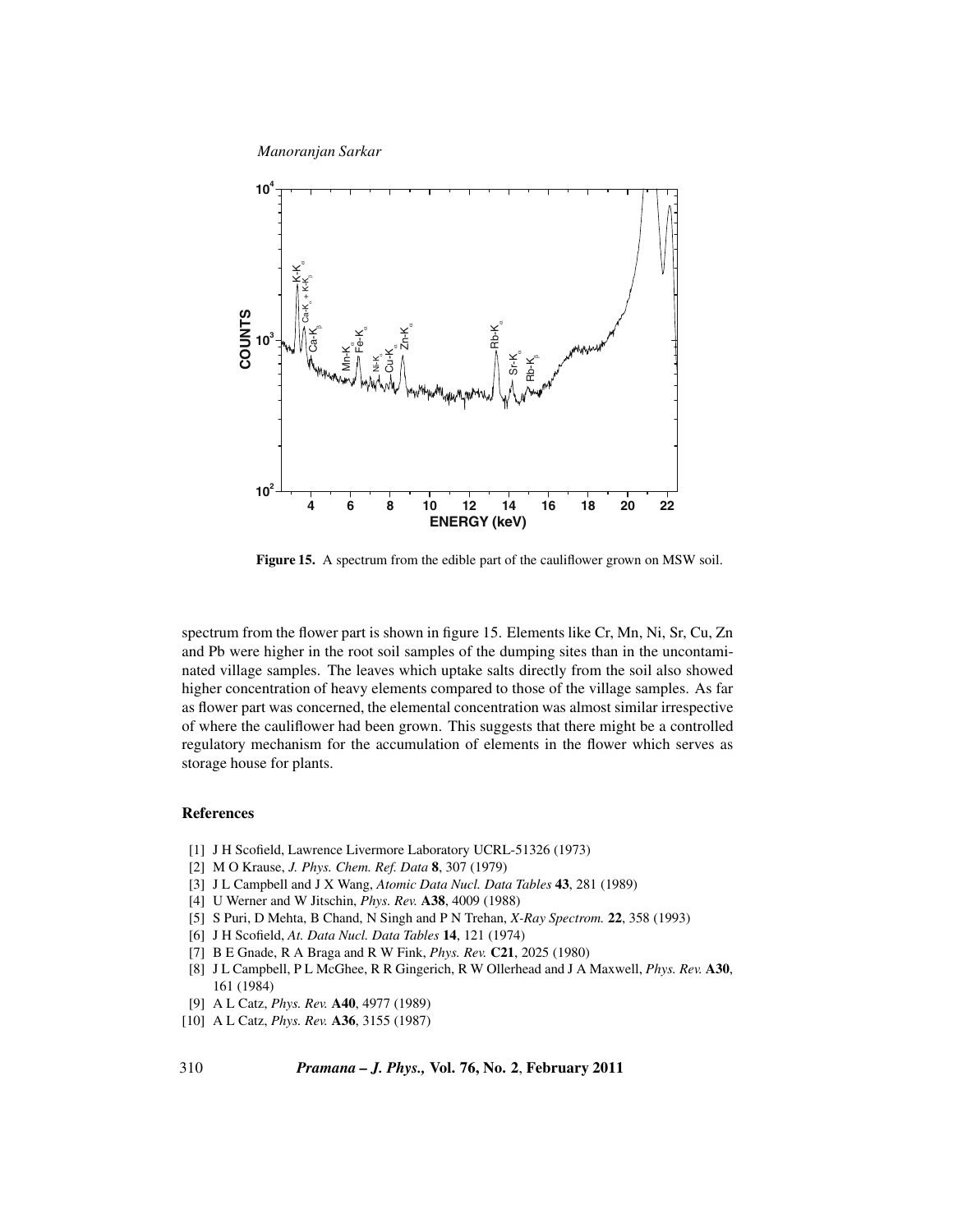*X-ray fluorescence activities at Saha Institute of Nuclear Physics, India*

- [11] S Santra, D Mitra, M Sarkar, D Bhattacharya, P Sen and A C Mandal, *Phys. Rev.* **A69**, 024701 (2004)
- [12] W Jitschin, G Materlik, U Werner and P Funker, *J. Phys.* **B18**, 1139 (1985)
- [13] U Werner and W Jitschin, *Phys. Rev.* **A38**, 4009 (1988)
- [14] E Öz, N Ekinci, Y Özdemir, M Ertugrul, Y Sahin and H Erdogan, *J. Phys.* **B34**, 631 (2001)
- [15] M H Chen, B Crasemann and V O Kostroun, *Phys. Rev.* **A4**, 1 (1971)
- [16] D Mitra, M Sarkar, D Bhattacharya and L Natarajan, *X-Ray Spectrom.* **37**, 585 (2008)
- [17] K S Kahlon, K Shatendra, K L Allawadhi and B S Sood, *Pramana J. Phys.* **35**, 105 (1990)
- [18] K S Kahlon, H S Aulakh, N Singh, R Mittal, K L Allawadhi and B S Sood, *J. Phys.* **B23**, 2733 (1990)
- [19] K S Kahlon, H S Aulakh, N Singh, R Mittal, K L Allawadhi and B S Sood, *Phys. Rev.* **A43**, 1455 (1991)
- [20] K S Kahlon, N Singh, R Mittal, K L Allawadhi and B S Sood, *Phys. Rev.* **A44**, 4379 (1991)
- [21] M Ertuğrul, E Büyükkasap, A Küçükönder, A L Kopya and H Erdoğan, Nuovo Cimento 17, 993 (1995)
- [22] M Ertuğrul, E Büyükkasap and H Erdoğan, Nuovo Cimento 18, 671 (1996)
- [23] M Ertuğrul, Nucl. Nstr. & Methods **B119**, 345 (1996)
- [24] L Demir, M Şahin, Ö Söğüt and Y Şahin, *Rad. Phys. Chem.* **59**, 355 (2000)
- [25] S Seven and K Koçak, *J. Phys.* **B34**, 2021 (2001)
- [26] S Seven and K Koçak, *X-ray Spectrom.* **31**, 75 (2002)
- [27] L Demir, M ¸Sahin, Y Kurucu, A Karabulut and Y ¸Sahin, *Rad. Phys. Chem.* **67**, 605 (2003)
- [28] S Seven, *Rad. Phys. Chem.* **69**, 451 (2004)
- [29] T Papp and J L Campbell, *J. Phys.* **B25**, 3765 (1992)
- [30] S Puri, D Mehta, J S Shahi, M L Garg, N Singh and P N Trehan, *Nucl. Instrum. Methods* **B152**, 19 (1999)
- [31] D Mehta, S Puri, N Singh, M L Garg and P N Trehan, *Phys. Rev.* **A59**, 2723 (1999)
- [32] A Kumar, S Puri, D Mehta, M L Garg and N Singh, *J. Phys.* **B32**, 3701 (1999)
- [33] A Kumar, M L Garg, S Puri, D Mehta and N Singh, *X-Ray Spectrom.* **30**, 287 (2001)
- [34] H Yamaoka, M Oura, K Takahiro, N Takesima, K Kawatsura, M Mizumaki, U Kleiman, N M Kabachnik and T Mukoyama, *Phys. Rev.* **A65**, 062713 (2002)
- [35] H Küst, U Kleiman and W Mehlhorn, *J. Phys.* **B36**, 2073 (2003)
- [36] A Tartari, C Baraldi, E Casnati, A D Re, J Fernandez and S Taioli, *J. Phys.* **B36**, 843 (2003)
- [37] E G Berezhko, N M Kabachnik and V S Rostovsky, *J. Phys.* **B11**, 1749 (1978)
- [38] S Santra, D Mitra, M Sarkar and D Bhattacharya, *Phys. Rev.* **A75**, 022901 (2007)
- [39] J H Hubbell, W M J Veigele, E A Briggs, R T Brown, D T Cromer and R Howerton, *J. Phys. Chem. Ref. Data* **4**, 471 (1975); **6**, 615(E) (1977)
- [40] J H Hubbell and I Øverbø, *J. Phys. Chem. Ref. Data* **8**, 69 (1979)
- [41] D Schaupp, M Schumacher, F Smend, P Rullhusen and J H Hubbell, *J. Phys. Chem. Ref. Data* **12**, 467 (1983)
- [42] D T Cromer and D A Liberman, *J. Phys. Chem.* **53**, 1891 (1970)
- [43] D T Cromer and D A Liberman, *Acta Crystallogr.* **A37**, 267 (1981)
- [44] B Henke, P Lee, T J Tanaka, R Shimabukuro and B Fujikawa, *At. Data Nucl. Data Tables* **27**, 1 (1982)
- [45] B L Henke, E M Gullikson and J C Davis, *At. Data Nucl. Data Tables* **54**, 181 (1993)
- [46] D T Cromer and D A Liberman, *J. Phys. Chem.* **53**, 1891 (1970)
- [47] D T Cromer and D A Liberman, *Acta Crystallogr.* **A37**, 267 (1981)
- [48] B Henke, P Lee, T J Tanaka, R L Shimabukuro and B K Fujikawa, *At. Data Nucl. Data Tables* **27**, 1 (1982)
- [49] C Bui and M Milazzo, *Nuovo Cimento* **11**, 655 (1989)